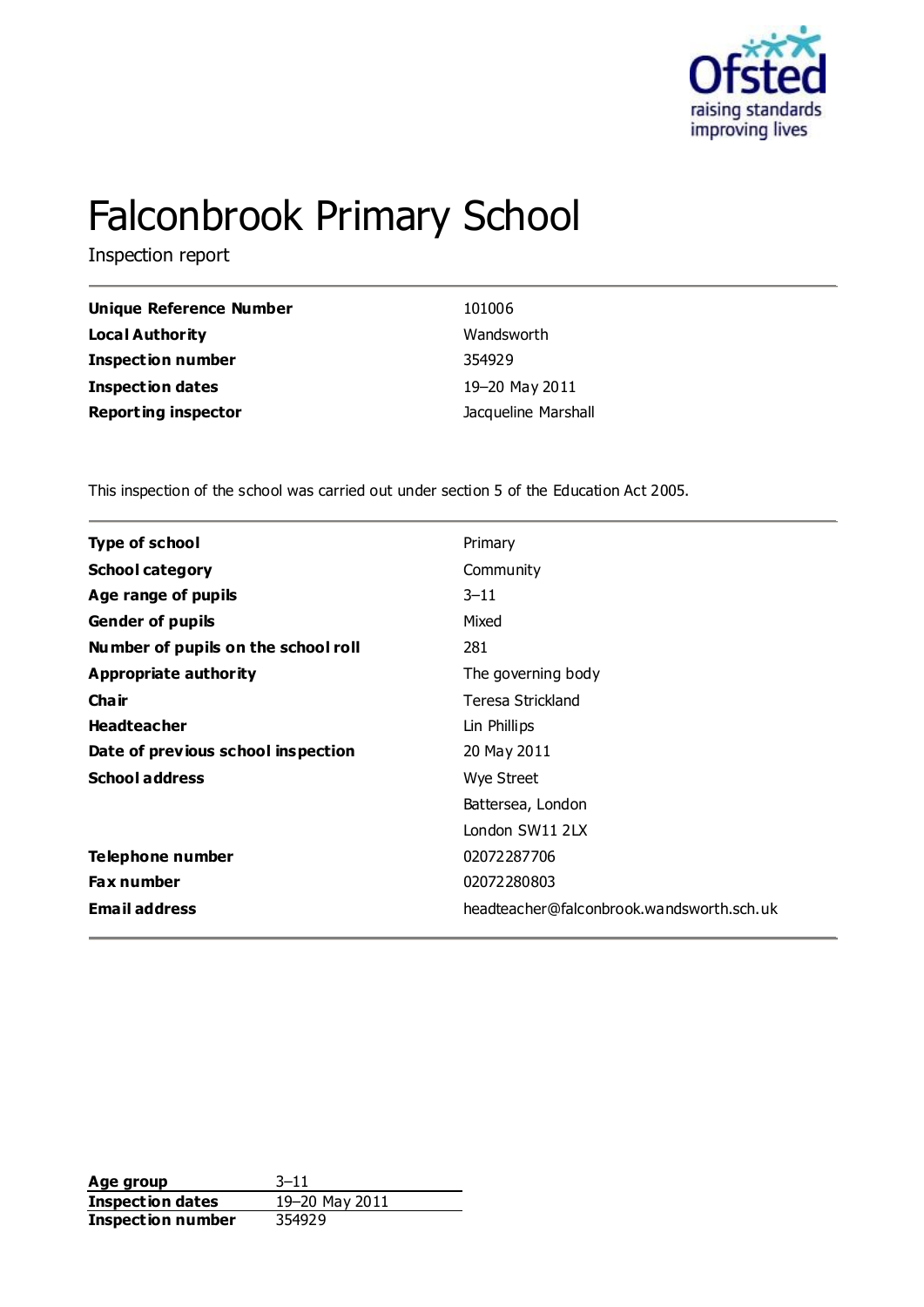The Office for Standards in Education, Children's Services and Skills (Ofsted) regulates and inspects to achieve excellence in the care of children and young people, and in education and skills for learners of all ages. It regulates and inspects childcare and children's social care, and inspects the Children and Family Court Advisory Support Service (Cafcass), schools, colleges, initial teacher training, work-based learning and skills training, adult and community learning, and education and training in prisons and other secure establishments. It assesses council children's services, and inspects services for looked after children, safeguarding and child protection.

Further copies of this report are obtainable from the school. Under the Education Act 2005, the school must provide a copy of this report free of charge to certain categories of people. A charge not exceeding the full cost of reproduction may be made for any other copies supplied.

If you would like a copy of this document in a different format, such as large print or Braille, please telephone 0300 123 4234, or email **[enquiries@ofsted.gov.uk](mailto:enquiries@ofsted.gov.uk)**.

You may copy all or parts of this document for non-commercial educational purposes, as long as you give details of the source and date of publication and do not alter the documentation in any way.

To receive regular email alerts about new publications, including survey reports and school inspection reports, please visit our website and go to 'Subscribe'.

Royal Exchange Buildings St Ann's Square Manchester M2 7LA T: 0300 123 4234 Textphone: 0161 618 8524 E: **[enquiries@ofsted.gov.uk](mailto:enquiries@ofsted.gov.uk)**

W: **[www.ofsted.gov.uk](http://www.ofsted.gov.uk/)**

© Crown copyright 2011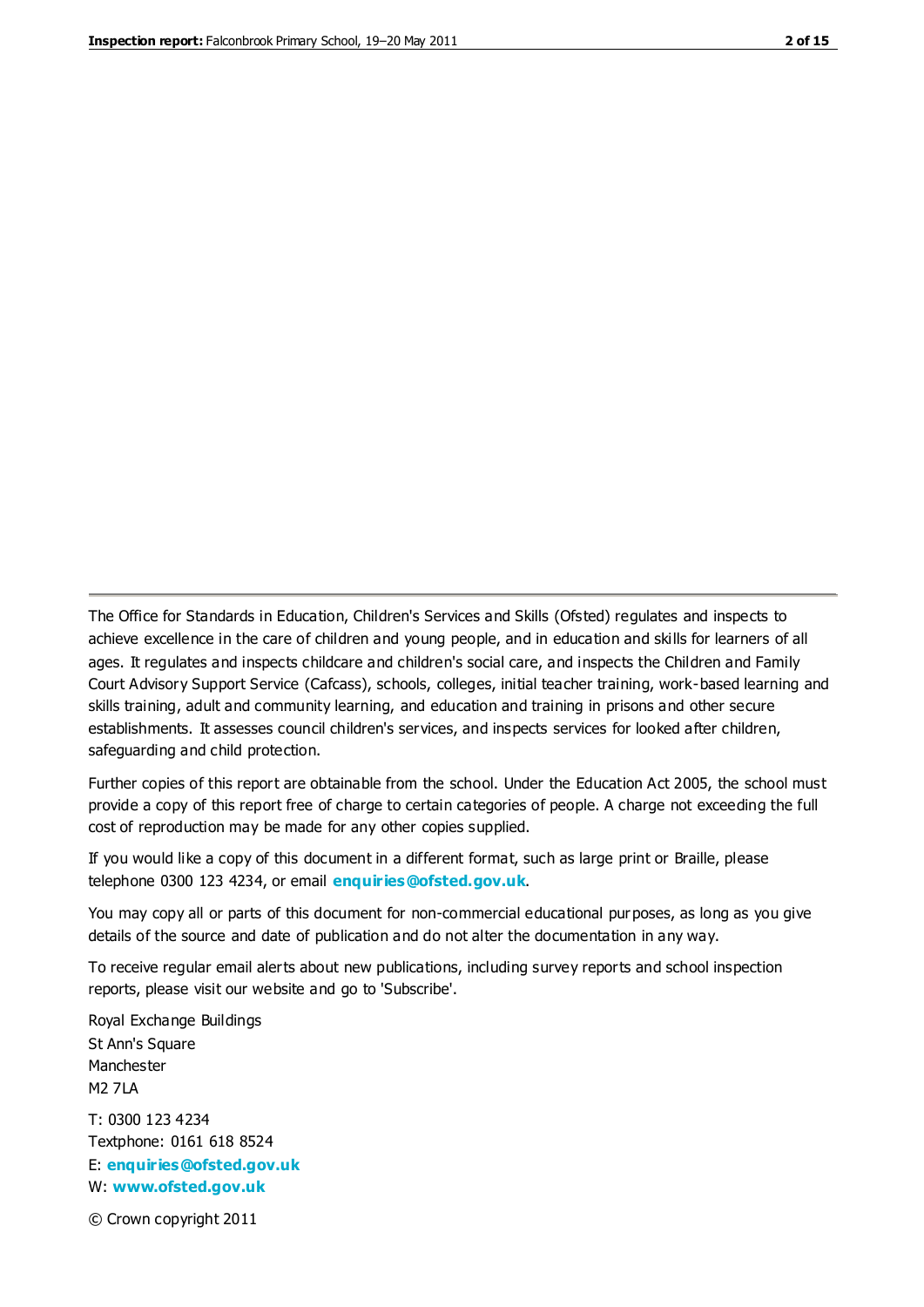# **Introduction**

This inspection was carried out by three additional inspectors. The inspectors observed teaching and learning in 17 lessons, observed 15 teachers and held meetings with groups of pupils, staff, school leaders and representatives of the governing body. They observed the school's work and looked at the school's documentation, including policies relating to safeguarding, data on pupils' progress, attendance figures and the school's development planning. They scrutinised pupils' work and evaluated 100 questionnaire responses received from parents and carers.

The inspection team reviewed many aspects of the school's work. It looked in detail at a number of key areas.

- The effectiveness of the school's strategies for improving the learning and progress for all pupils, particularly groups such as the most able.
- The extent to which the school's actions to tackle persistent absenteeism have been successful.
- The use staff make of assessment information to support and challenge pupils' learning.
- The effectiveness of leaders in checking, reviewing and taking actions to raise standards, particularly in Key Stage 1.

# **Information about the school**

This is a larger than average sized primary school. The pupils come from predominantly Black African, Black Caribbean and White British families, as well as from a range of other minority ethnic backgrounds. Two thirds of the children are learning to speak English as an additional language and of these, the large majority join with little or no English, with 36 different first languages recorded. The proportion of pupils with special educational needs and/or disabilities, including those with a statement of special educational needs, is above average and represents a range of needs. The proportion of pupils known to be eligible for free school meals is above average. Over the last two years, there have been many changes to staff. The school has recently achieved the Healthy Schools Award as well as the Active Sport Kitemark and the International One Award.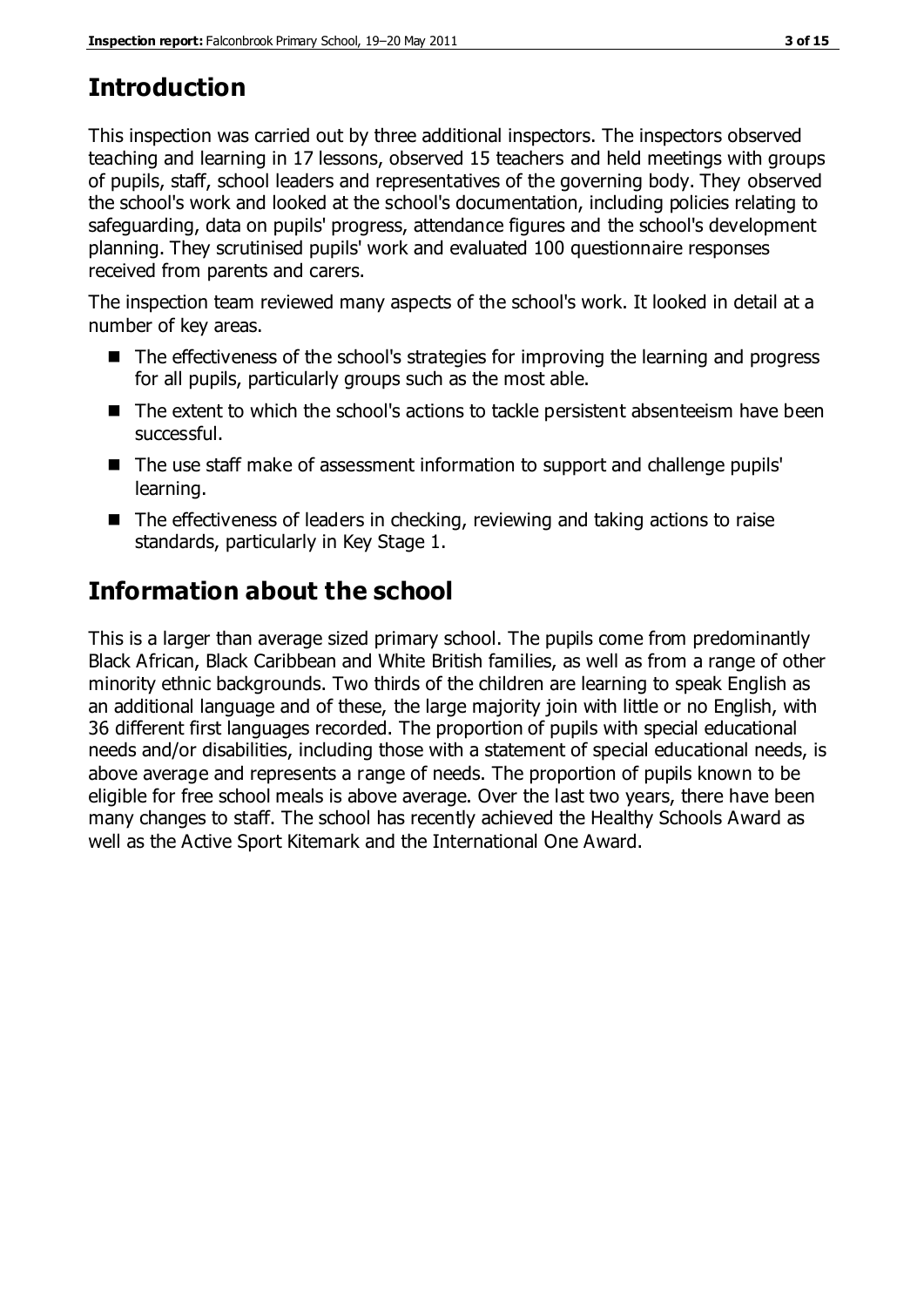# **Inspection judgements**

| Overall effectiveness: how good is the school?  |  |
|-------------------------------------------------|--|
| The school's capacity for sustained improvement |  |

# **Main findings**

This is a good school. It has several outstanding features. Inspirational leadership by the headteacher, extremely well supported by other senior leaders, has led to considerable improvements in pupils' achievement since the last inspection. Throughout the school, the key value of 'No Child Left Behind' is shared by absolutely everyone and pupils are continually encouraged to aim high in all they do. Equality and diversity are promoted exceptionally well. All staff are part of the drive to constantly tackle discrimination. Through the particularly well adapted curriculum, they make sure that pupils from all backgrounds perform to a similar standard, while ensuring the most vulnerable pupils have the opportunities to achieve as well as their peers. Teaching is good overall because frequent changes in staff have led to some inconsistencies. Pupils benefit from excellent relationships with staff, and their behaviour is exemplary both in lessons and at play; they show considerable support for one another regardless of age, gender or ethnicity. Consequently, pupils talk with tremendous enthusiasm about their school.

Since its previous inspection, the school has successfully maintained the good level of pastoral care, guidance and support it provides, ensuring that pupils feel extremely safe and well cared for and thrive in their personal development. It has effectively focused on improving teaching and learning for the pupils throughout a period of staff changes. Senior leaders have a very clear awareness of the school's effectiveness and what it needs to do to bring about improvement. For example, there is a strong shared commitment to raising achievement and attainment. Standards by the time pupils leave in Year 6 have risen steadily, and are now above average, as the school has focused effectively on systematically developing pupils' basic skills, particularly in Key Stage 1. This success, combined with the fall in the number of persistent absentees amongst the oldest pupils, shows the school's excellent capacity for sustained improvement. The school is now focusing on improving attendance for the youngest pupils as well as redoubling its close work with families, especially where a few pupils are too often absent, late for school or take extended holidays during the school term.

Pupils achieve well because teaching is good and enables them to progress well in lessons that are lively and interesting. In this caring school, all staff know pupils' abilities well because teachers regularly check on how well pupils are doing and are effective in sharing this information with them and their parents and carers. Although there is a degree of variability between different classes, all groups of pupils, including the most able, make at least good and sometimes better progress from their low starting points in the Early Years Foundation Stage until they leave in Year 6. This is because of the considerable skill with which the school adapts and targets the well-focused support it gives pupils of different abilities, such as those at the early stages of learning English. However, several changes in staff have meant that there are some inconsistencies in the use of assessment, and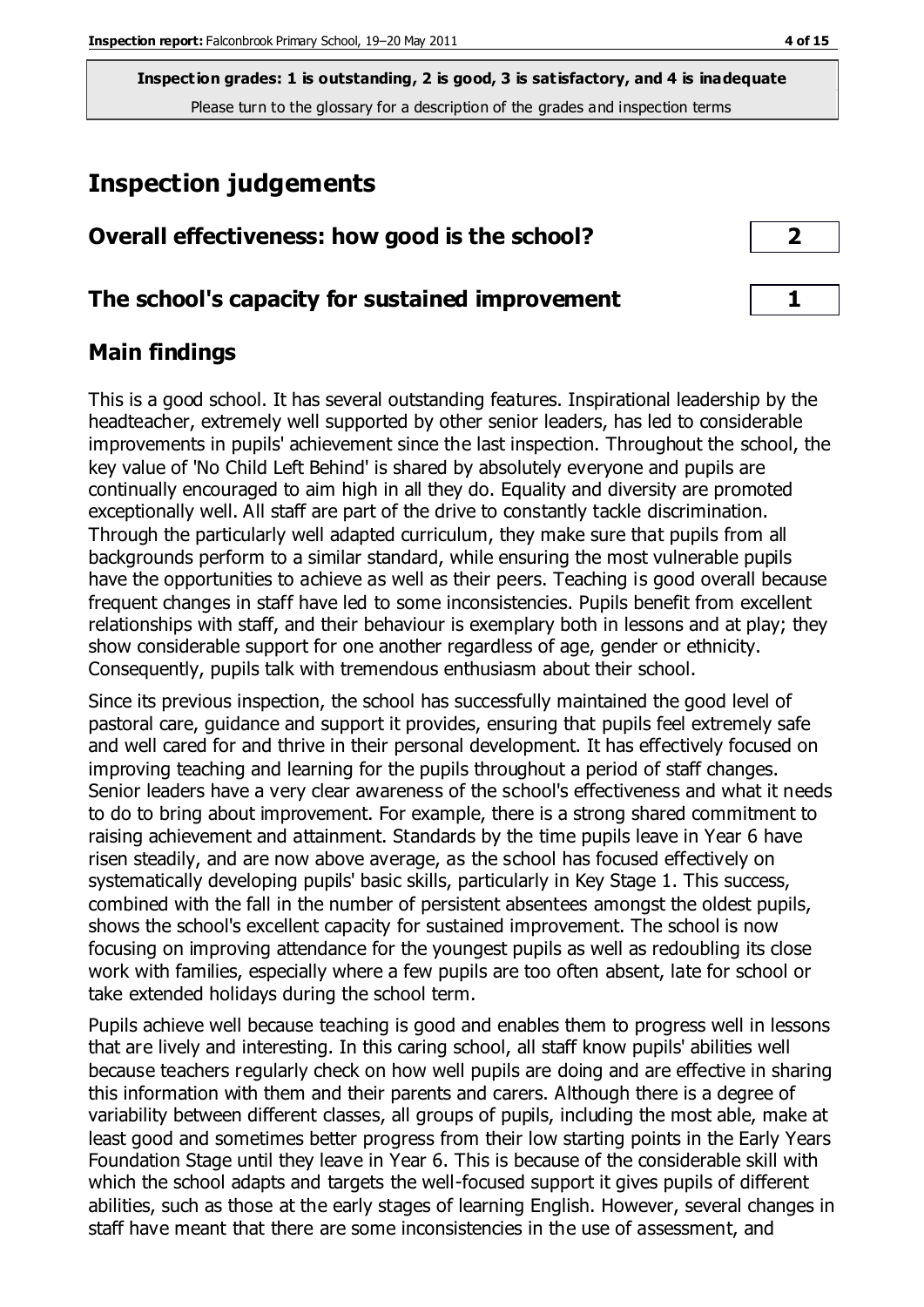opportunities in lessons are sometimes missed to use questioning to challenge and stretch pupils or plan activities that ensure all pupils are actively learning at all times.

# **What does the school need to do to improve further?**

- Improve attendance by:
	- promoting the importance of good attendance to parents and carers of the youngest pupils and maintaining this as a high priority across the school
	- $-$  ensuring that persistent absence is reduced by working directly with the families of the very small number of pupils who are too often absent.
- Accelerate pupils' progress by:
	- sharing best practice already seen in many classes to ensure that lessons actively involve pupils in their learning at all times
	- ensuring teachers regularly use assessment information to challenge and engage pupils to do their best.

# **Outcomes for individuals and groups of pupils 2**

Pupils achieve well academically. They are clear about their learning, talk with confidence and share their ideas willingly with one another. During a numeracy session, pupils in Year 2 were keen to explain to the whole class their methods for solving each problem. Using skills from good prior learning and a sound knowledge of what they were learning in the lesson, they confidently discussed alternative strategies and thoughtfully contributed their own suggestions about how each other's work could be improved if they made mistakes. Pupils of all ages talk eagerly about what they have been learning and know they have individual targets. They are keen to know how to improve when their work is marked, engaging them effectively in the next steps in their learning. However, in some lessons, not all of the pupils are actively involved in their learning and this slows their progress.

Attainment in the Year 6 national tests in English and mathematics is now above average. It has risen over the past three years from below average. Progress for the oldest pupils is particularly strong, and often outstanding. This is because of the school's very effective decision to focus on ensuring that pupils' understanding of the basic skills of literacy and numeracy are secure before they reach Years 4, 5 and 6. Since the last inspection, progress in lessons throughout the school has improved and is now good. This is the result of the whole-school focus on improving the quality of checks made on pupils' achievement, through which the school has ensured different groups are targeted extremely effectively to enable them to make equally good progress from their low starting points. Consequently, all pupils, including those with special educational needs and/or disabilities, in the early stages of learning English and those known to be eligible for free school meals, make the same good progress in English and mathematics.

Across the school, pupils achieve well in their personal and social development. Behaviour is extremely well managed, with the overwhelming majority of pupils saying that they really enjoy school, feel cared for and know exactly who they can talk to if they have any problems. Pupils' enjoyment of school life is evident in their eagerness to take on responsibilities and their very supportive approach to one another, which helps make the school a very safe and welcoming place. They have a very good understanding of how to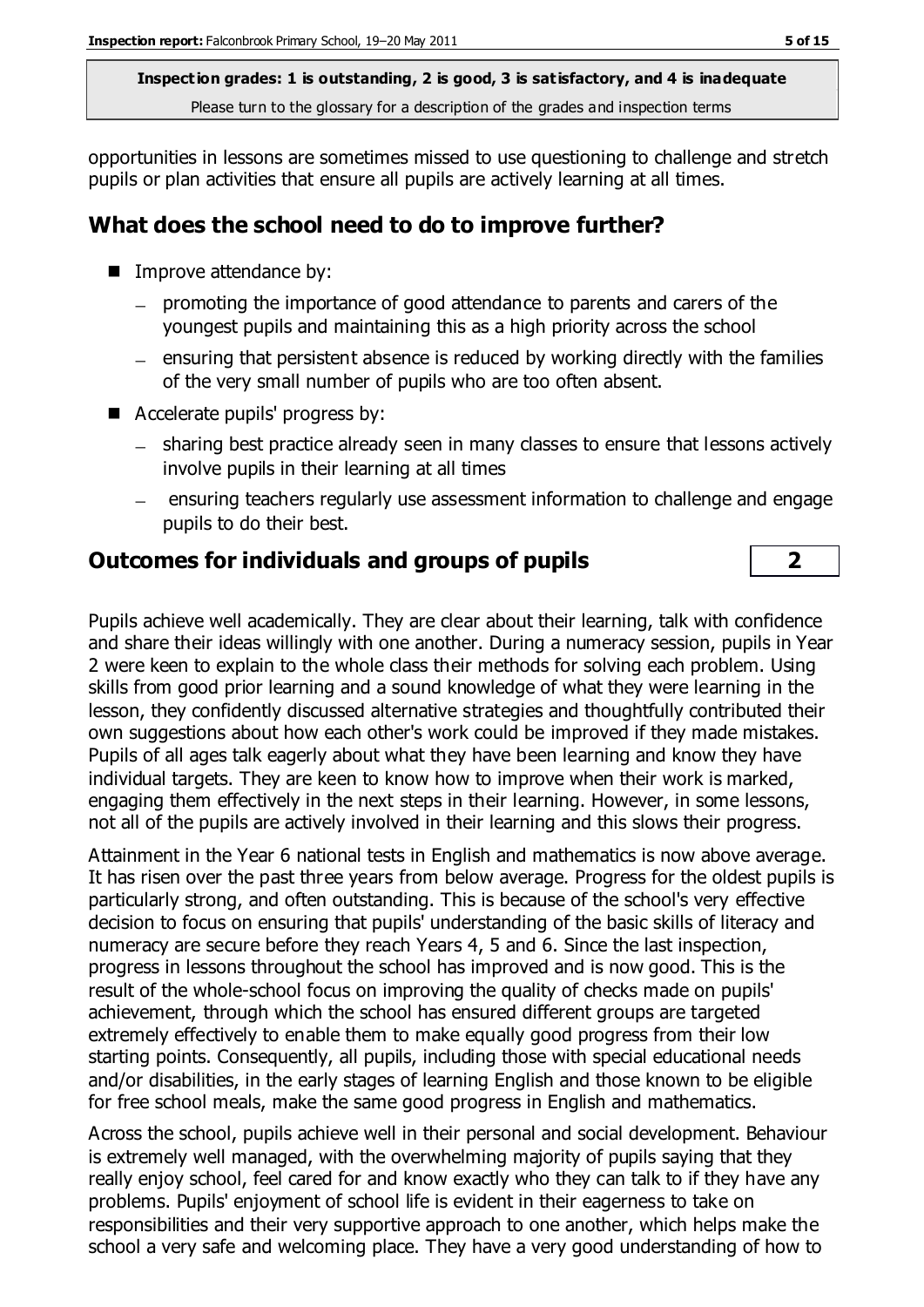# **Inspection grades: 1 is outstanding, 2 is good, 3 is satisfactory, and 4 is inadequate**

Please turn to the glossary for a description of the grades and inspection terms

stay safe. The keen take-up of extra-curricular clubs demonstrates their clear understanding of how to lead a healthy lifestyle. Pupils' spiritual, moral and social development is particularly strong and, with many different ethnic heritages represented in the school population, their cultural awareness is outstanding. Attendance for pupils in Key Stage 2 is now consistently above average as a result of initiatives such as the much enjoyed weekly 'Attendopoly' game, with attendance for the youngest pupils improving. Pupils' ability to work well together from an early age, their good communication skills and their improving awareness of the importance of regular attendance are key factors in pupils' good development of basic skills and preparation for their future life and learning.

| Pupils' achievement and the extent to which they enjoy their learning                                                     | 2                       |
|---------------------------------------------------------------------------------------------------------------------------|-------------------------|
| Taking into account:<br>Pupils' attainment <sup>1</sup>                                                                   | 2                       |
| The quality of pupils' learning and their progress                                                                        | $\mathcal{P}$           |
| The quality of learning for pupils with special educational needs and/or disabilities<br>and their progress               | $\mathcal{P}$           |
| The extent to which pupils feel safe                                                                                      | 1                       |
| Pupils' behaviour                                                                                                         | 1.                      |
| The extent to which pupils adopt healthy lifestyles                                                                       | $\overline{2}$          |
| The extent to which pupils contribute to the school and wider community                                                   | $\overline{2}$          |
| The extent to which pupils develop workplace and other skills that will contribute to<br>their future economic well-being | $\overline{\mathbf{2}}$ |
| Taking into account:<br>Pupils' attendance <sup>1</sup>                                                                   | 3                       |
| The extent of pupils' spiritual, moral, social and cultural development                                                   | 1                       |

These are the grades for pupils' outcomes

<sup>1</sup> The grades for attainment and attendance are: 1 is high; 2 is above average; 3 is broadly average; and 4 is low

# **How effective is the provision?**

The key features of the effective teaching are the excellent relationships adults have with pupils and the interest and fun generated in lessons, which help pupils to develop such positive attitudes to learning. In a Year 5/6 English lesson, the teacher effectively reminded pupils of their individual targets at the very start of the lesson, setting high expectations for what they were to achieve. The teacher and other adults successfully used open-ended questioning to extend pupils' thought processes as well as keep interest and ensure pupils' very good understanding of their learning. Pupils were given every chance to talk about how to improve their work, confidently sharing their ideas and thoughts and consequently were very motivated and worked well collaboratively.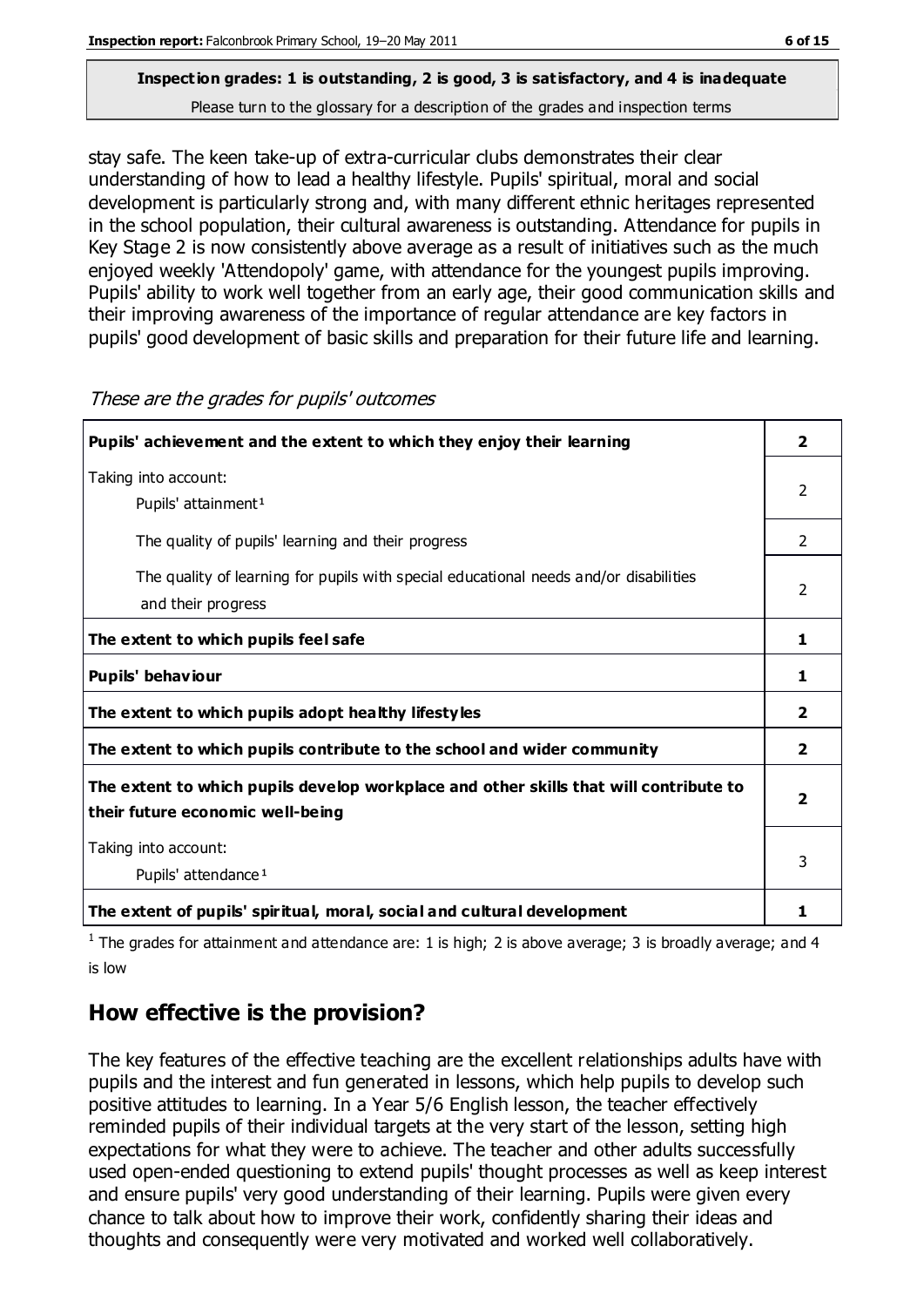However, in some lessons, opportunities are sometimes missed to use questioning to extend and stretch pupils' understanding or provide enough opportunities for pupils to be active, independent learners. During lessons and in their marking, adults discuss with pupils just how they can improve their work. Marking in science and other subjects is being developed to reflect the best practice already seen in English and mathematics.

The outstanding curriculum is particularly well adapted to take account of the needs of every individual. One example is the extremely effective use of well-trained additional adults in leading small groups and within the class to ensure pupils, particularly those with special educational needs and/or disabilities, are supported well in their learning, particularly in developing their basic skills. Since the previous inspection, the school has been increasingly successful in improving provision and outcomes for the most able. Visits to venues such as Cambridge University and Imperial College provide opportunities to engage pupils in their learning and set high aspirations. Projects such as the Inspirational Speakers programme help to motivate pupils as well as stimulating and fostering their interest. They also provide opportunities to engage pupils in their learning, particularly those in the early stages of learning English. Clubs effectively promote pupils' positive relationships and encourage healthy lifestyles.

Pupils' welfare and personal, social and health needs are catered for well because the school works closely with parents and carers as well as with outside agencies where needed. The acceleration in pupils' progress has been partly due to the school's success in improving attendance to the current average level. However, better attendance remains a priority for a very small minority of pupils. The school's particularly effective efforts to support the whole school community are evident in many ways. For example, its work with pupils and families who might otherwise find it difficult to access education is evident in their increased involvement in school activities as well as in rising attendance. Similarly, the school is extremely effective in supporting its pupils and their families. Workshops involve parents and carers successfully in improving their understanding of the curriculum as well as developing their own literacy and numeracy skills. Additionally, highly effective partnerships with agencies and groups such as Kids Company provide support both at school and at home all year round. This really is a school where 'every child matters' and staff at all levels go the extra mile to make a difference.

| The quality of teaching                                                                                    |  |
|------------------------------------------------------------------------------------------------------------|--|
| Taking into account:<br>The use of assessment to support learning                                          |  |
| The extent to which the curriculum meets pupils' needs, including, where relevant,<br>through partnerships |  |
| The effectiveness of care, guidance and support                                                            |  |

These are the grades for the quality of provision

# **How effective are leadership and management?**

The headteacher, supported exceptionally well by other senior leaders, provides a particularly clear vision for how the school can move forward. Despite the many new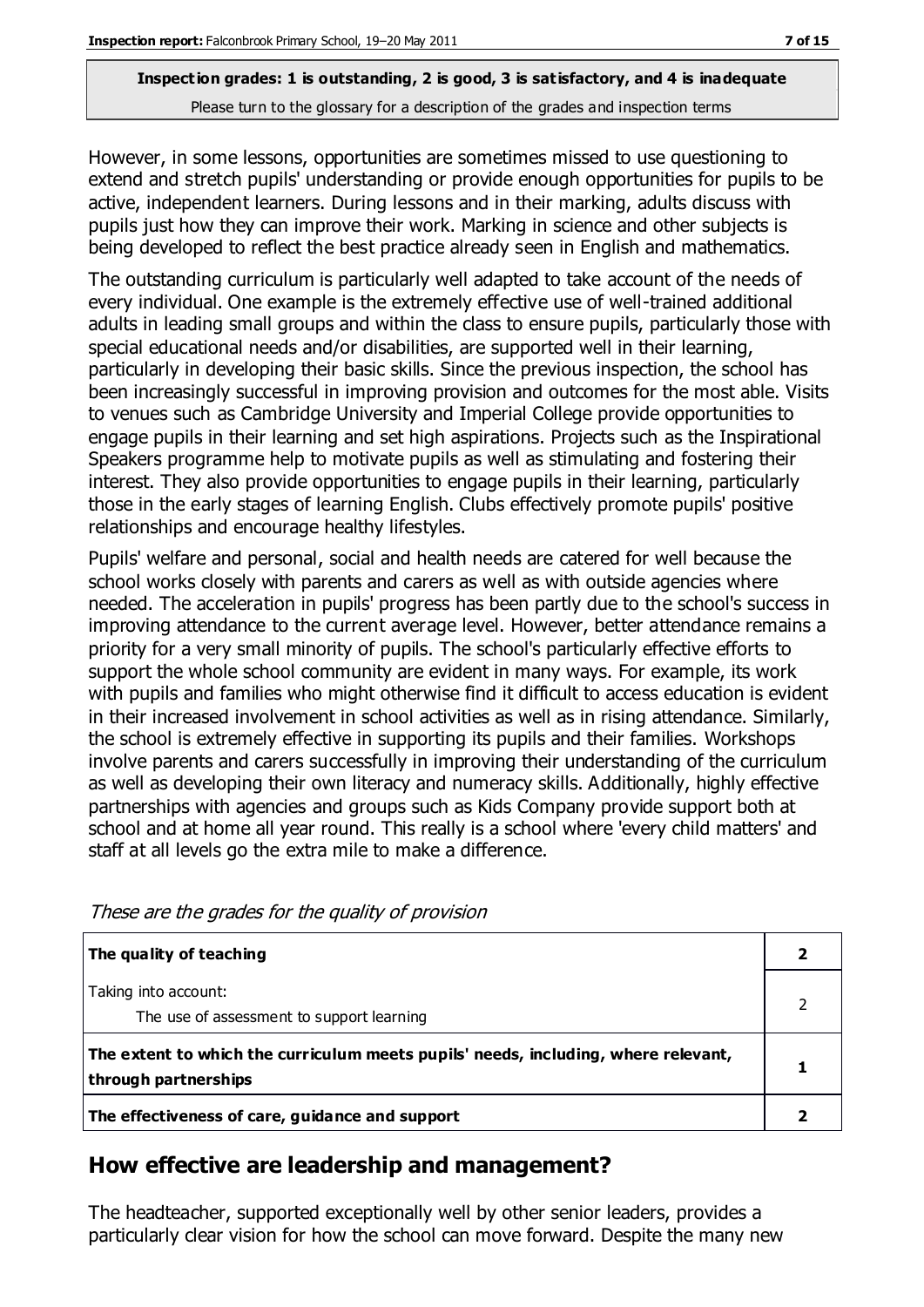appointments, there is a tremendously positive spirit and a real team atmosphere of 'can do' among the staff. As part of the school's extremely effective development planning, leaders at all levels are positively encouraged to take on responsibilities and are fully involved in analysing the school's results and checking teaching to see where it is most effective and where improvements are needed. As a result, leaders have a very clear understanding of the school's overall strengths and weaknesses. The governing body plays an effective role in checking how well the school is doing, ensuring that pupils' achievement and setting high aspirations continue to be the school's main aims. Good links with parents and carers are helping the school to achieve its goals. These, along with outstanding links with other partners, are contributory factors to the school's considerable success.

All staff play their part in ensuring that safeguarding procedures are good, with the governing body making appropriate checks on the school's procedures and systems. With new staff joining the school, effective and regular staff training ensures everyone in the school is particularly vigilant in identifying any issues. Pupils are encouraged to play their part in the school and the local community, and their understanding and contribution are developing well in these areas. The school is making good progress in promoting pupils' understanding of communities and cultures in the wider national and global contexts. As a key part in the school's outstanding promotion of equality and diversity, staff have been particularly effective in promoting community cohesion. For example, pupils are benefiting from cricket coaching and reading partners through their links with local schools and pupils from different backgrounds. Consequently, staff are making tremendous progress in promoting pupils' understanding of communities and cultures in the local, wider national and global contexts.

| The effectiveness of leadership and management in embedding ambition and driving<br><i>improvement</i>                                                           |              |
|------------------------------------------------------------------------------------------------------------------------------------------------------------------|--------------|
| Taking into account:<br>The leadership and management of teaching and learning                                                                                   | 2            |
| The effectiveness of the governing body in challenging and supporting the<br>school so that weaknesses are tackled decisively and statutory responsibilities met | 2            |
| The effectiveness of the school's engagement with parents and carers                                                                                             | $\mathbf{2}$ |
| The effectiveness of partnerships in promoting learning and well-being                                                                                           | 1            |
| The effectiveness with which the school promotes equality of opportunity and tackles<br>discrimination                                                           | 1            |
| The effectiveness of safeguarding procedures                                                                                                                     | $\mathbf{2}$ |
| The effectiveness with which the school promotes community cohesion                                                                                              | 1            |
| The effectiveness with which the school deploys resources to achieve value for money                                                                             | 2            |

#### These are the grades for leadership and management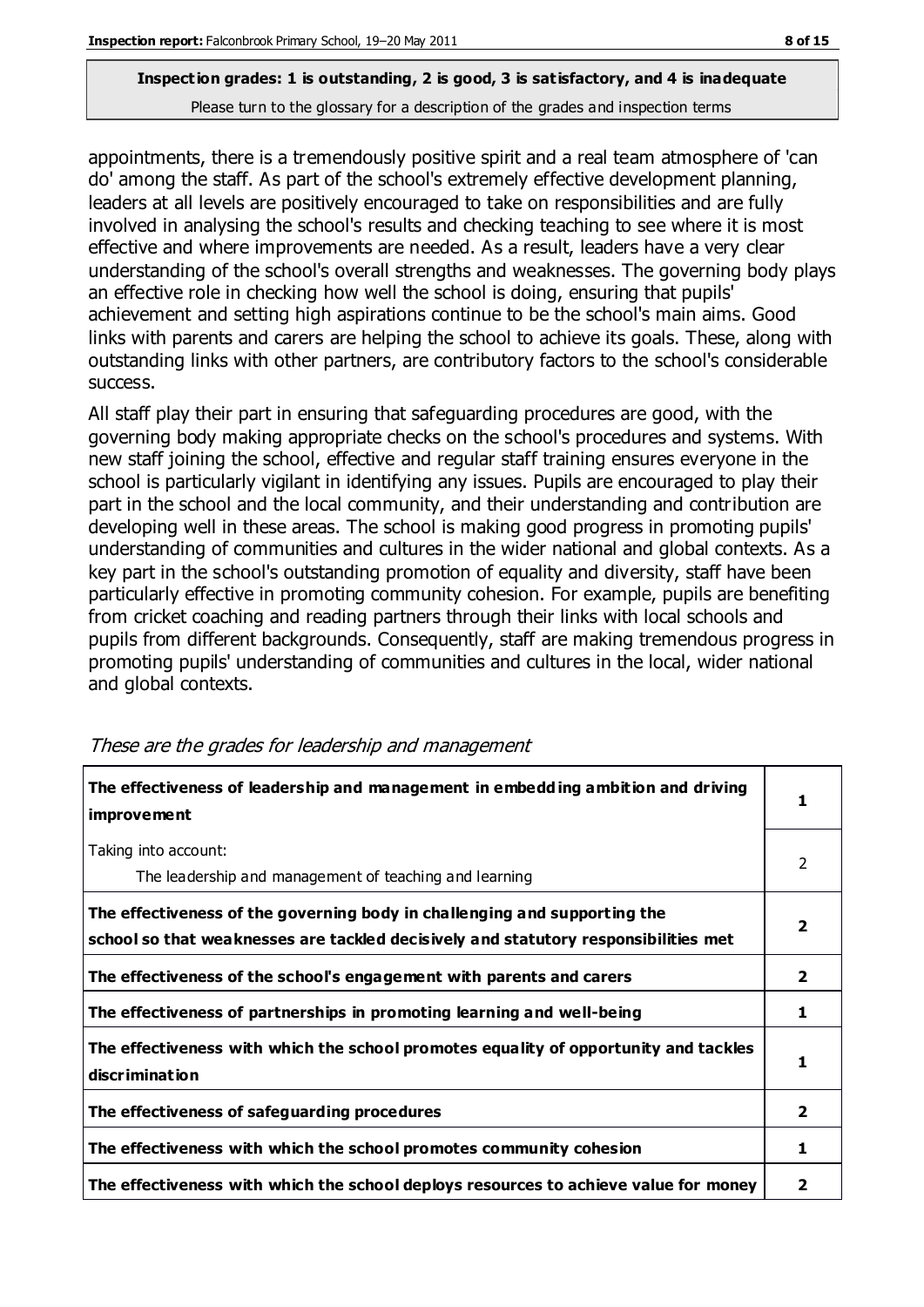# **Early Years Foundation Stage**

Children in the Nursery and Reception classes grow quickly in confidence, becoming enthusiastic learners because of the strong focus on their pastoral care and developing their communication skills. Due to increasingly effective teaching, children make good progress from low levels of understanding in all areas of learning, especially their communication skills. As a result, they enter Year 1 with expected levels of skills, knowledge and understanding.

Teaching is good and the children learn well from the wide range of activities and learning opportunities that are planned. This is particularly successful in developing children's vocabulary, especially for those at the early stages of learning English. In general, learning opportunities are well planned so that children build on their knowledge and understanding both indoors and outdoors. However, opportunities are sometimes missed to plan activities that specifically extend children's learning and accelerate their progress. Similarly, the quality of interventions they receive from teachers and other adults as they play varies. As children cooked cheesy scones, the teacher made good use of questioning to encourage and develop their vocabulary effectively. Children were keen to predict what would happen as milk was added to dry ingredients, suggesting 'maybe it'll be sticky' and 'I think hard'. Outdoors, adults focused appropriately on ensuring children's safety and promoting their personal and social education. However, opportunities were missed to use questioning and interventions effectively enough to encourage children to think about their actions and make improvements. The curriculum is adapted effectively, using the children's own interests to engage them in learning. Clear plans to refurbish and develop the learning environment over the summer are set to provide increasingly rich and stimulating surroundings, allowing children to build on their knowledge and understanding both outdoors and indoors.

Communication with parents and carers is good, with regular opportunities for them to discuss their children's learning. Assessment information is used effectively to promote learning and to demonstrate the good gains that children make in all areas of learning. The Early Years Foundation Stage leader has been successful in maintaining the effectiveness of provision and the children's good achievement.

| Overall effectiveness of the Early Years Foundation Stage                             |  |
|---------------------------------------------------------------------------------------|--|
| Taking into account:<br>Outcomes for children in the Early Years Foundation Stage     |  |
| The quality of provision in the Early Years Foundation Stage                          |  |
| The effectiveness of leadership and management of the Early Years Foundation<br>Stage |  |

These are the grades for the Early Years Foundation Stage

#### **Views of parents and carers**

The return of questionnaires from parents and carers was average for this type of school. The vast majority of responses were positive and most of the written comments expressed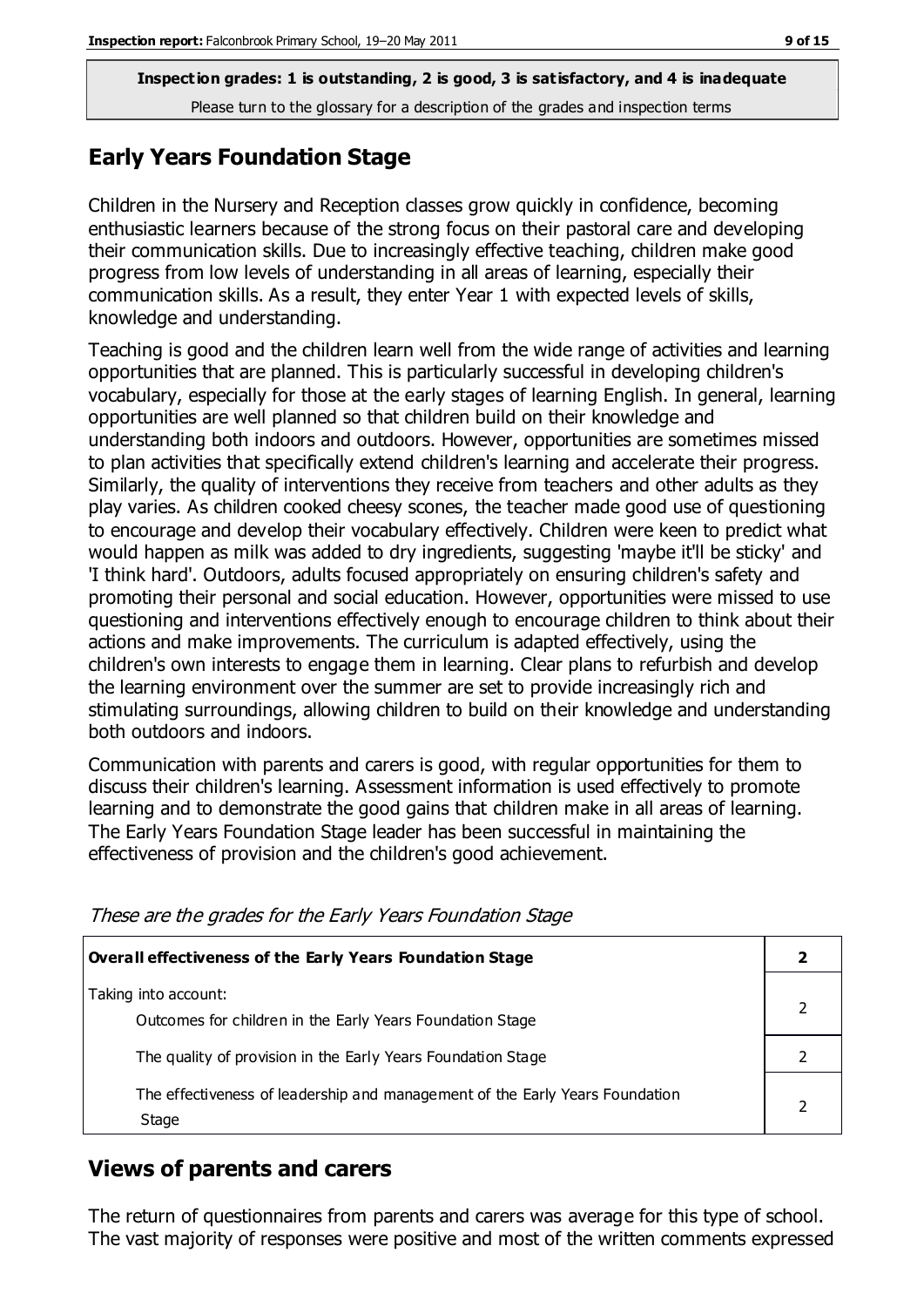considerable satisfaction with the school. They commended their children's enjoyment of the school, its support for pupils' health and its leadership. Typical comments about the school included, 'Thank you to all the members of staff at Falconbrook, from the headteacher to the cleaners. Your hard work is appreciated', 'The school has made a tremendous contribution to my child's learning' and 'I believe the school is doing a fantastic job and should be commended for it.'

A very few reported concerns over how the school helps parents and carers with their child's learning, prepares their child for the future and deals with unacceptable behaviour. Evidence gathered during the inspection showed that regular meetings are held to discuss pupils' progress and learning as well as their transition between key stages and classes. Similarly, inspection evidence shows that the school's open-door policy encourages more informal opportunities to talk to staff and is welcomed by parents and carers. It also shows that while there are occasional displays of challenging behaviour, these are dealt with very effectively and the impact on other learners is minimal and behaviour management is excellent.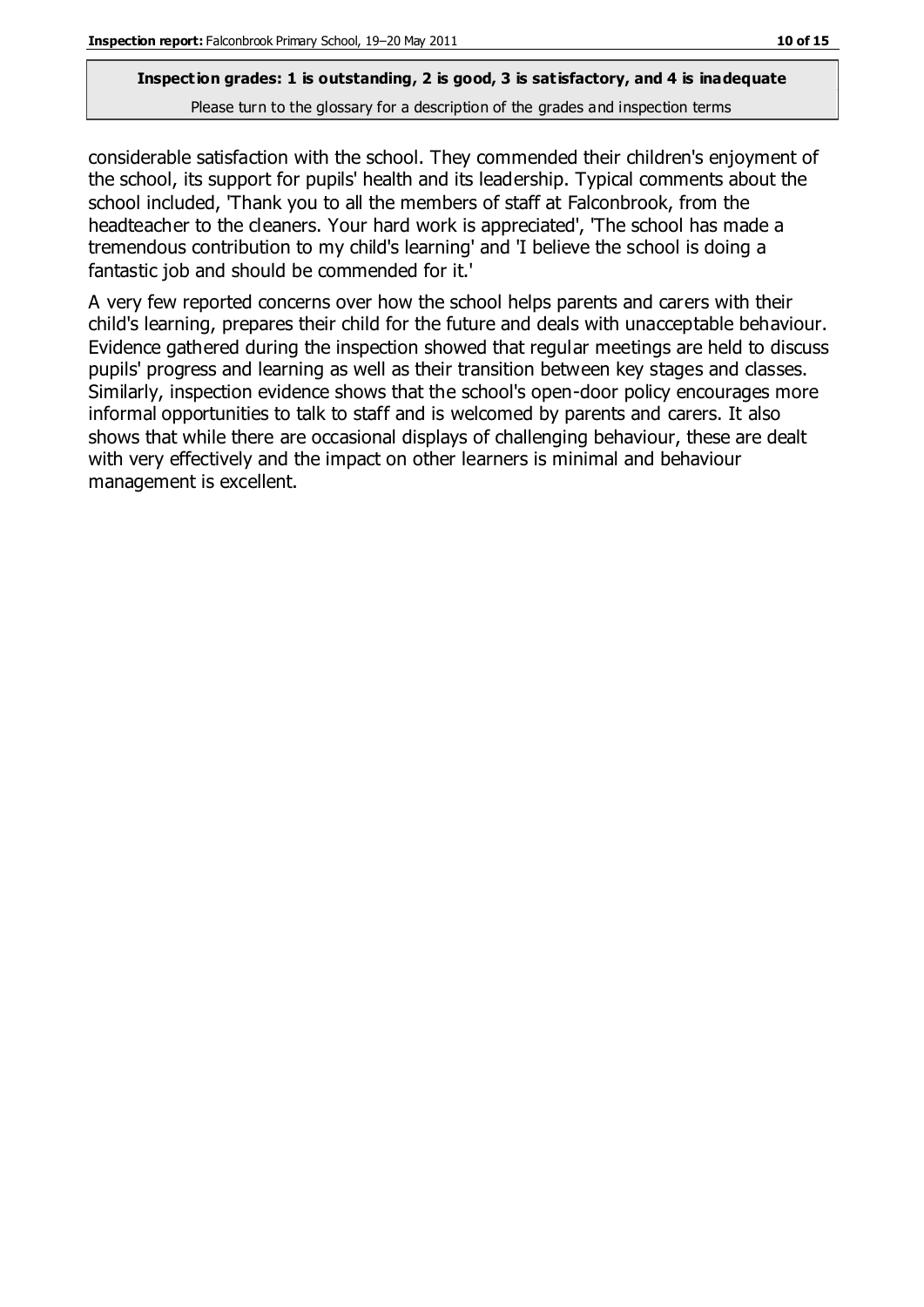#### **Responses from parents and carers to Ofsted's questionnaire**

Ofsted invited all the registered parents and carers of pupils registered at Falconbrook Primary School to complete a questionnaire about their views of the school.

In the questionnaire, parents and carers were asked to record how strongly they agreed with 13 statements about the school.

The inspection team received 100 completed questionnaires by the end of the on-site inspection. In total, there are 281 pupils registered at the school.

| <b>Statements</b>                                                                                                                                                                                                                                       | <b>Strongly</b><br>agree |               | <b>Agree</b> |               |                | <b>Disagree</b> |              | <b>Strongly</b><br>disagree |  |
|---------------------------------------------------------------------------------------------------------------------------------------------------------------------------------------------------------------------------------------------------------|--------------------------|---------------|--------------|---------------|----------------|-----------------|--------------|-----------------------------|--|
|                                                                                                                                                                                                                                                         | <b>Total</b>             | $\frac{1}{2}$ | <b>Total</b> | $\frac{1}{2}$ | <b>Total</b>   | $\frac{1}{2}$   | <b>Total</b> | $\frac{1}{2}$               |  |
| My child enjoys school                                                                                                                                                                                                                                  | 52                       | 52            | 26           | 26            | 0              | $\mathbf 0$     | $\mathbf 0$  | $\mathbf 0$                 |  |
| The school keeps my child<br>safe                                                                                                                                                                                                                       | 50                       | 50            | 27           | 27            | $\mathbf{1}$   | $\mathbf{1}$    | $\mathbf 0$  | $\mathbf 0$                 |  |
| My school informs me about<br>my child's progress                                                                                                                                                                                                       | 43                       | 43            | 33           | 33            | $\overline{2}$ | $\overline{2}$  | $\mathbf 0$  | $\mathbf 0$                 |  |
| My child is making enough<br>progress at this school                                                                                                                                                                                                    | 41                       | 41            | 35           | 35            | $\mathbf{1}$   | $\mathbf{1}$    | $\mathbf 0$  | $\mathbf 0$                 |  |
| The teaching is good at this<br>school                                                                                                                                                                                                                  | 46                       | 46            | 31           | 31            | $\mathbf{1}$   | $\mathbf{1}$    | $\mathbf 0$  | $\mathbf 0$                 |  |
| The school helps me to<br>support my child's learning                                                                                                                                                                                                   | 39                       | 39            | 33           | 33            | 3              | 3               | $\mathbf 0$  | $\mathbf 0$                 |  |
| The school helps my child to<br>have a healthy lifestyle                                                                                                                                                                                                | 31                       | 31            | 45           | 45            | 0              | $\mathbf 0$     | $\mathbf 0$  | $\mathbf 0$                 |  |
| The school makes sure that<br>my child is well prepared for<br>the future (for example<br>changing year group,<br>changing school, and for<br>children who are finishing<br>school, entering further or<br>higher education, or entering<br>employment) | 30                       | 30            | 36           | 36            | 3              | 3               | $\mathbf 0$  | $\mathbf 0$                 |  |
| The school meets my child's<br>particular needs                                                                                                                                                                                                         | 33                       | 33            | 35           | 35            | $\mathbf{1}$   | 1               | 3            | 3                           |  |
| The school deals effectively<br>with unacceptable behaviour                                                                                                                                                                                             | 35                       | 35            | 38           | 38            | 3              | 3               | $\mathbf 0$  | $\pmb{0}$                   |  |
| The school takes account of<br>my suggestions and concerns                                                                                                                                                                                              | 31                       | 31            | 39           | 39            | $\overline{2}$ | $\mathcal{P}$   | $\Omega$     | 0                           |  |
| The school is led and<br>managed effectively                                                                                                                                                                                                            | 41                       | 41            | 35           | 35            | $\mathbf 0$    | $\mathbf 0$     | $\mathbf 0$  | $\mathbf 0$                 |  |
| Overall, I am happy with my<br>child's experience at this<br>school                                                                                                                                                                                     | 47                       | 47            | 29           | 29            | $\mathbf{1}$   | $\mathbf{1}$    | $\mathbf 0$  | $\mathbf 0$                 |  |

The table above summarises the responses that parents and carers made to each statement. The percentages indicate the proportion of parents and carers giving that response out of the total number of completed questionnaires. Where one or more parents and carers chose not to answer a particular question, the percentages will not add up to 100%.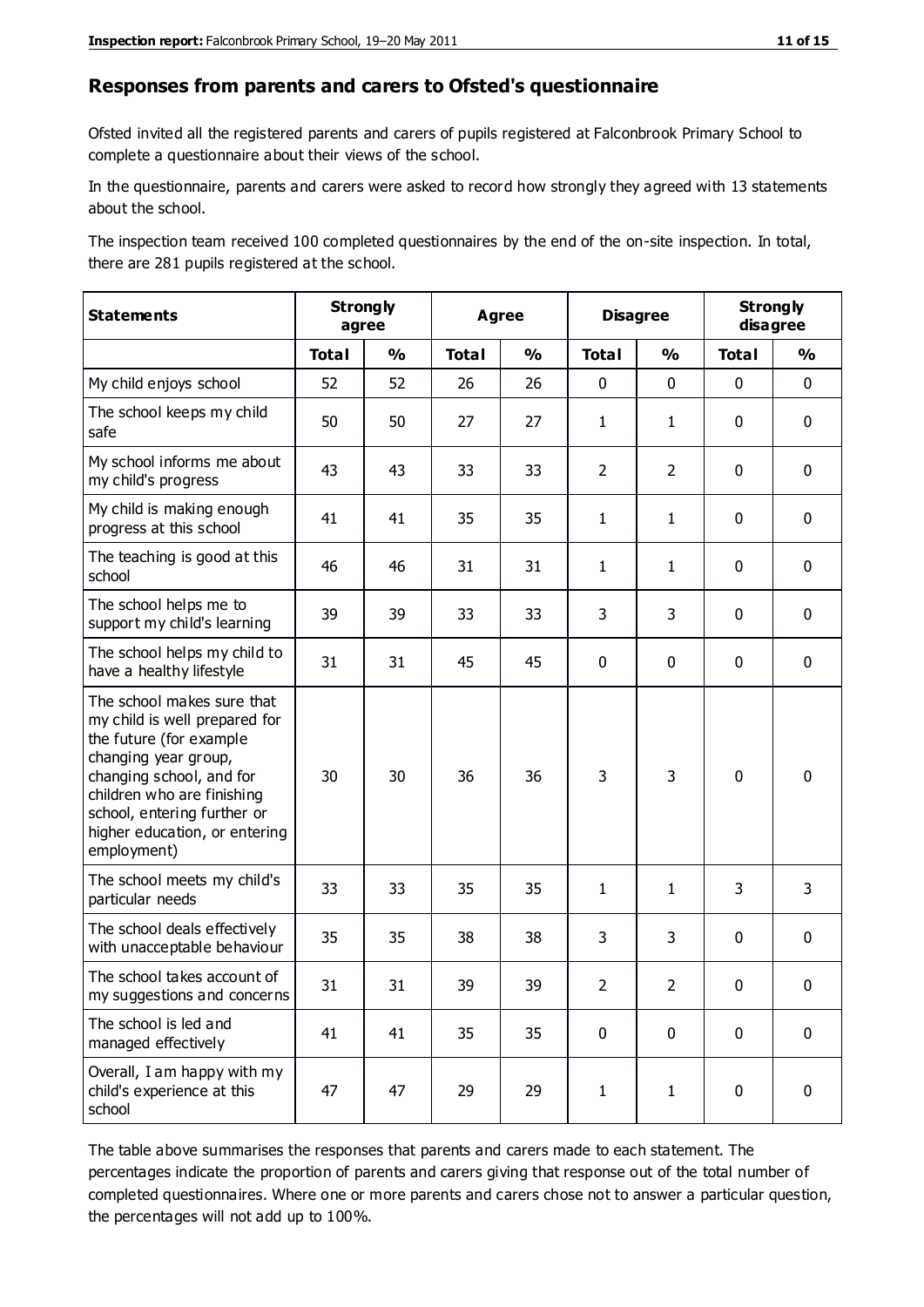# **Glossary**

| Grade   | <b>Judgement</b> | <b>Description</b>                                                                                                                                                                                                            |
|---------|------------------|-------------------------------------------------------------------------------------------------------------------------------------------------------------------------------------------------------------------------------|
| Grade 1 | Outstanding      | These features are highly effective. An outstanding school<br>provides exceptionally well for all its pupils' needs.                                                                                                          |
| Grade 2 | Good             | These are very positive features of a school. A school that<br>is good is serving its pupils well.                                                                                                                            |
| Grade 3 | Satisfactory     | These features are of reasonable quality. A satisfactory<br>school is providing adequately for its pupils.                                                                                                                    |
| Grade 4 | Inadequate       | These features are not of an acceptable standard. An<br>inadequate school needs to make significant improvement<br>in order to meet the needs of its pupils. Ofsted inspectors<br>will make further visits until it improves. |

### **What inspection judgements mean**

## **Overall effectiveness of schools**

|                       | Overall effectiveness judgement (percentage of schools) |      |                     |                   |
|-----------------------|---------------------------------------------------------|------|---------------------|-------------------|
| <b>Type of school</b> | <b>Outstanding</b>                                      | Good | <b>Satisfactory</b> | <b>Inadequate</b> |
| Nursery schools       | 46                                                      | 48   | 6                   |                   |
| Primary schools       | 6                                                       | 47   | 40                  | 7                 |
| Secondary schools     | 12                                                      | 39   | 38                  | 11                |
| Sixth forms           | 13                                                      | 42   | 41                  | 3                 |
| Special schools       | 28                                                      | 49   | 19                  | 4                 |
| Pupil referral units  | 14                                                      | 45   | 31                  | 10                |
| All schools           | 10                                                      | 46   | 37                  |                   |

New school inspection arrangements were introduced on 1 September 2009. This means that inspectors now make some additional judgements that were not made previously.

The data in the table above are for the period 1 September 2010 to 31 December 2010 and are consistent with the latest published official statistics about maintained school inspection outcomes (see **[www.ofsted.gov.uk](http://www.ofsted.gov.uk/)**).

The sample of schools inspected during 2010/11 was not representative of all schools nationally, as weaker schools are inspected more frequently than good or outstanding schools.

Percentages are rounded and do not always add exactly to 100.

Sixth form figures reflect the judgements made for the overall effectiveness of the sixth form in secondary schools, special schools and pupil referral units.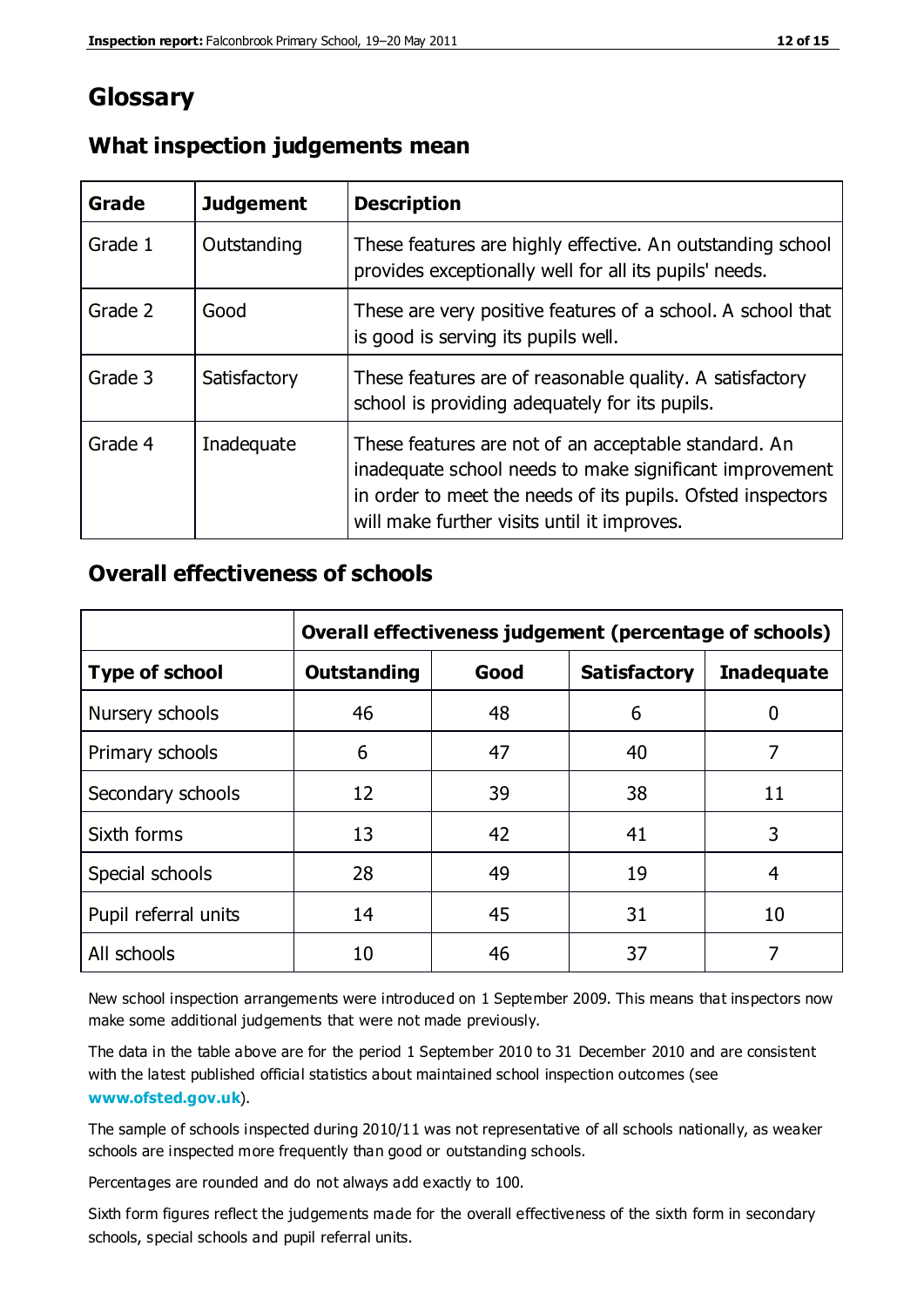# **Common terminology used by inspectors**

| Achievement:               | the progress and success of a pupil in their learning,<br>development or training.                                                                                                                                                          |  |  |
|----------------------------|---------------------------------------------------------------------------------------------------------------------------------------------------------------------------------------------------------------------------------------------|--|--|
| Attainment:                | the standard of the pupils' work shown by test and<br>examination results and in lessons.                                                                                                                                                   |  |  |
| Capacity to improve:       | the proven ability of the school to continue<br>improving. Inspectors base this judgement on what<br>the school has accomplished so far and on the quality<br>of its systems to maintain improvement.                                       |  |  |
| Leadership and management: | the contribution of all the staff with responsibilities,<br>not just the headteacher, to identifying priorities,<br>directing and motivating staff and running the school.                                                                  |  |  |
| Learning:                  | how well pupils acquire knowledge, develop their<br>understanding, learn and practise skills and are<br>developing their competence as learners.                                                                                            |  |  |
| Overall effectiveness:     | inspectors form a judgement on a school's overall<br>effectiveness based on the findings from their<br>inspection of the school. The following judgements,<br>in particular, influence what the overall effectiveness<br>judgement will be. |  |  |
|                            | The school's capacity for sustained<br>improvement.                                                                                                                                                                                         |  |  |
|                            | Outcomes for individuals and groups of pupils.                                                                                                                                                                                              |  |  |
|                            | The quality of teaching.                                                                                                                                                                                                                    |  |  |
|                            | The extent to which the curriculum meets<br>pupils' needs, including, where relevant,<br>through partnerships.                                                                                                                              |  |  |
|                            | The effectiveness of care, guidance and<br>support.                                                                                                                                                                                         |  |  |
| Progress:                  | the rate at which pupils are learning in lessons and<br>over longer periods of time. It is often measured by<br>comparing the pupils' attainment at the end of a key                                                                        |  |  |

stage with their attainment when they started.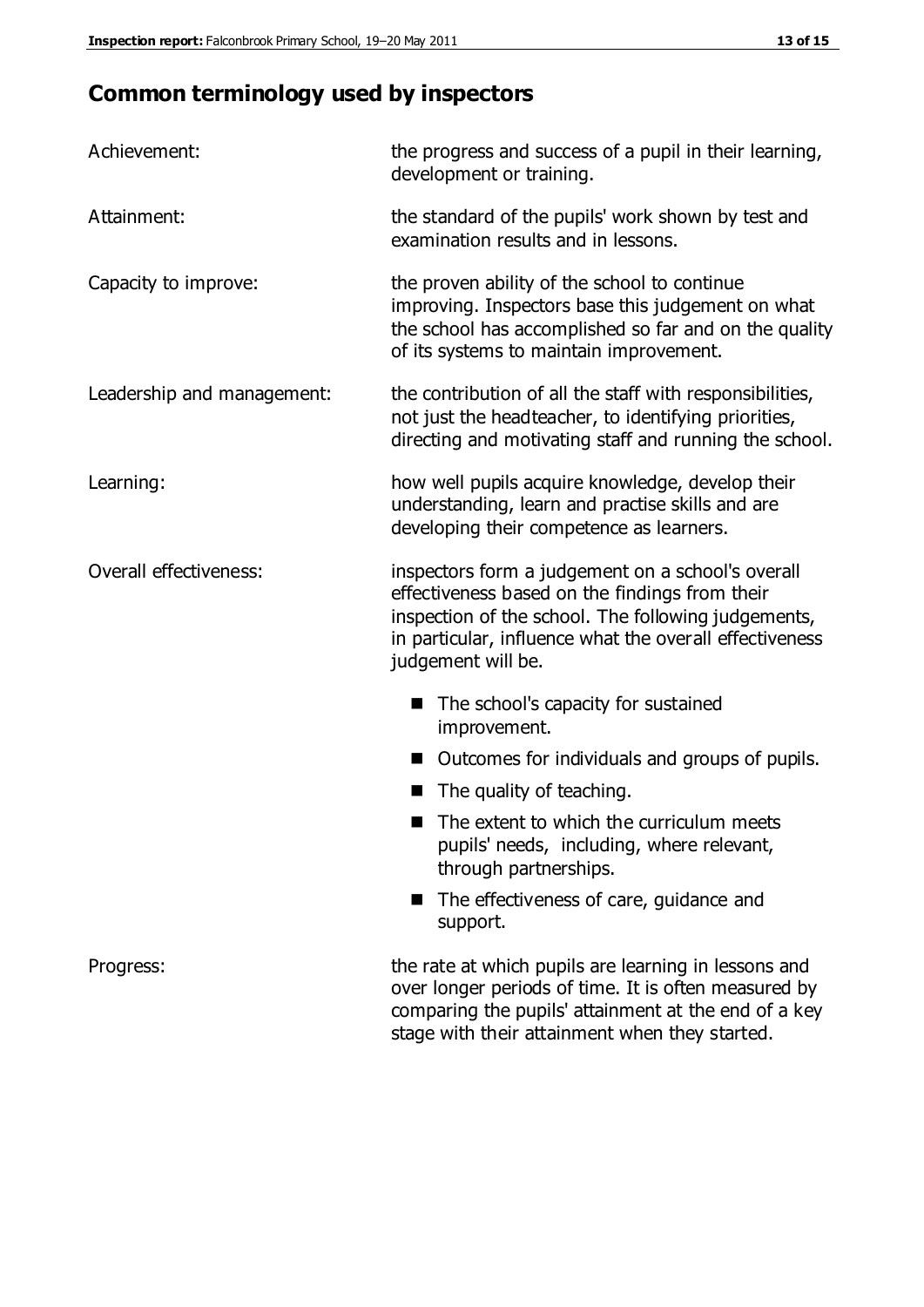### **This letter is provided for the school, parents and carers to share with their children. It describes Ofsted's main findings from the inspection of their school.**

23 May 2011

#### Dear Pupils

#### **Inspection of Falconbrook Primary School, London SW11 2LX**

Thank you for talking to us and showing us your work when we visited your school. We were pleased to hear that you like school a lot and we agree that your teachers plan many interesting things for you to do. You get on with one another extremely well and your behaviour in lessons and around the school is excellent. We think your school gives you the right help so that you know how to keep really safe.

The inspection team has found that your school gives you a good education. The curriculum planned for you meets your needs very well and teachers help you make good progress in your work. For many of the oldest of you, your progress is outstanding! The leaders in the school know exactly what needs to be done to make your education better. In order to help you to make faster progress, we have asked the staff to do two things.

- Work with you and your families to make sure those of you who find attending school regularly difficult miss as little of your learning as possible.
- Make sure that none of your lessons are too easy and that you are always actively involved in your lessons.

You can all help by continuing to be kind and considerate to one another. Thank you again for helping us with our work.

Yours sincerely

Jacqueline Marshall

Lead inspector